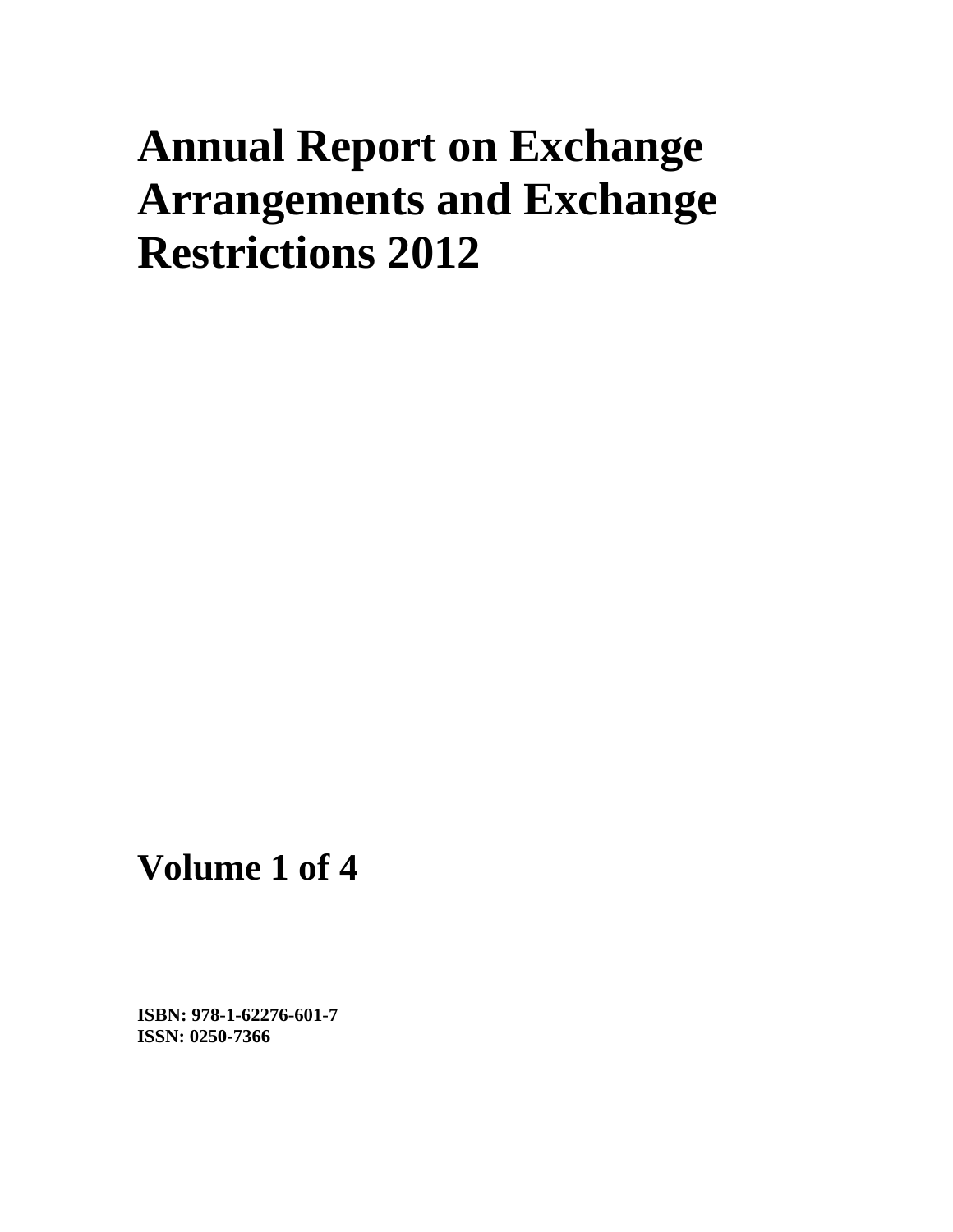Copyright ©2014 International Monetary Fund

International Monetary Fund, Publication Services 700 19th Street, N.W., Washington, D.C. 20431, U.S.A. Tel.: (202) 623-7430 Fax: (202) 623-7201 E-mail: publications@imf.org

This edition printed under license by Curran Associates, Inc.

**Please send orders for additional print copies to:** 

Curran Associates, Inc. 57 Morehouse Lane Red Hook, NY 12571 Phone: 845-758-0400 ext.112 Fax: 845-758-2634 **Email: info@proceedings.com** 

or

Order online: www.proceedings.com/5047.html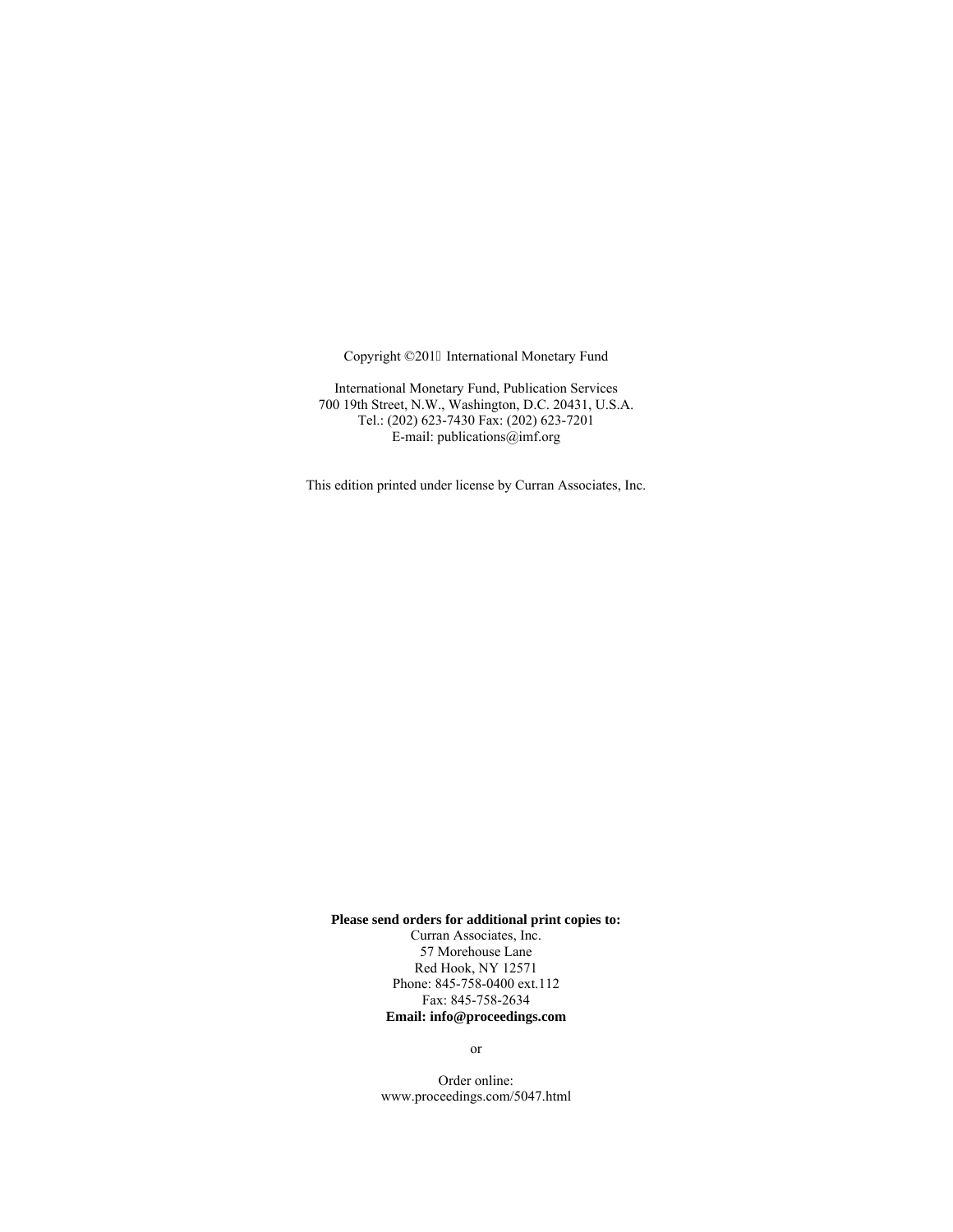## **Contents**

<span id="page-2-0"></span>

| Table 1. De Facto Classification of Exchange Rate Arrangements and Monetary Policy Frameworks, April 30, 2012  4<br>Table 5. Changes in Exchange Rate Arrangements, Official Exchange Rate, and Monetary Policy Framework, 2011-12  18 |
|----------------------------------------------------------------------------------------------------------------------------------------------------------------------------------------------------------------------------------------|
|                                                                                                                                                                                                                                        |
|                                                                                                                                                                                                                                        |
|                                                                                                                                                                                                                                        |
| Special Topic: Effects of Capital Flow Liberalization: What Is the Evidence from                                                                                                                                                       |
|                                                                                                                                                                                                                                        |
|                                                                                                                                                                                                                                        |
|                                                                                                                                                                                                                                        |
| Summary Features of Exchange Arrangements and Regulatory Frameworks                                                                                                                                                                    |
|                                                                                                                                                                                                                                        |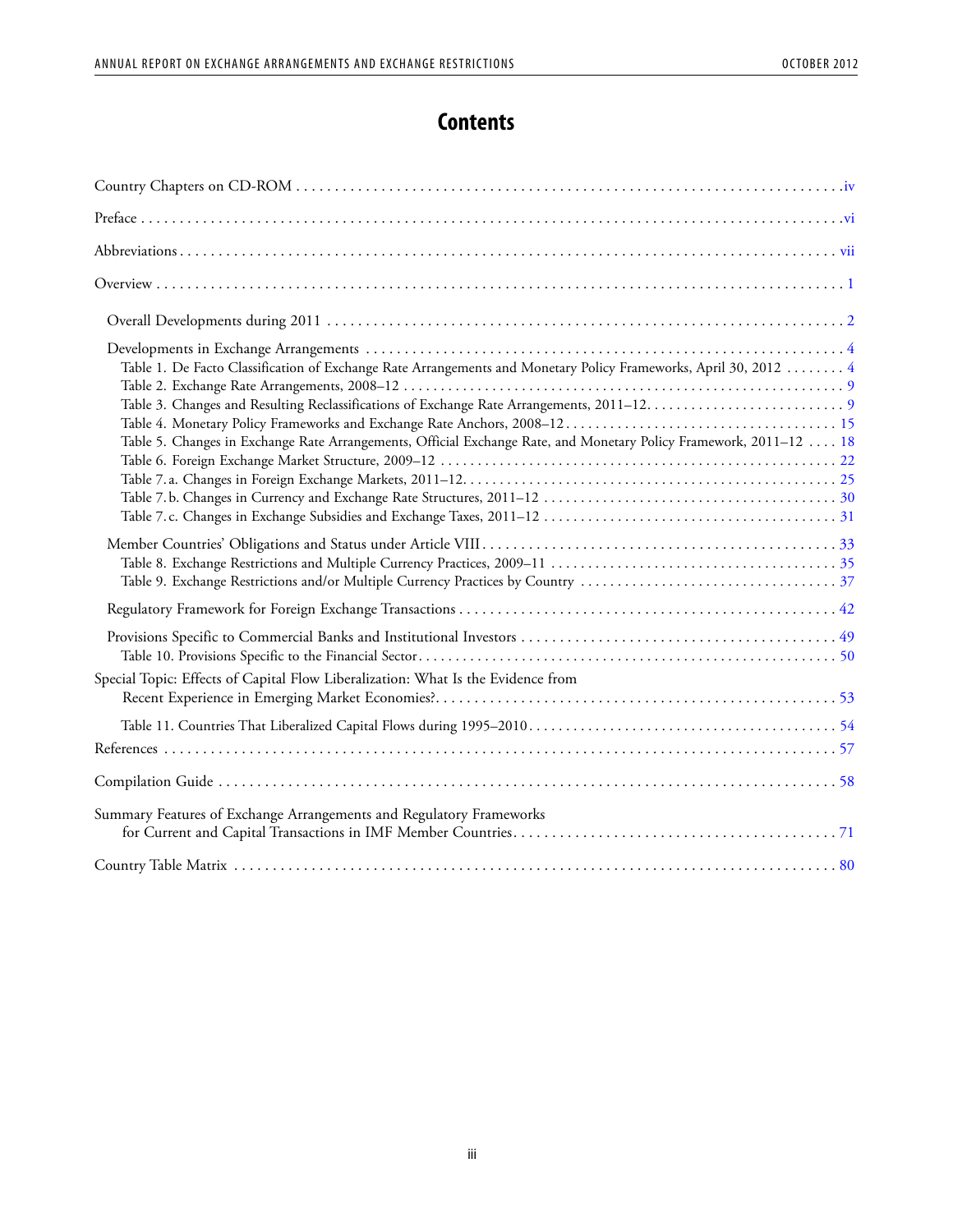## **Country Chapters on CD-ROM**

<span id="page-3-0"></span>Afghanistan Albania Algeria Angola Antigua and Barbuda Argentina Armenia Aruba Australia Austria Azerbaijan The Bahamas Bahrain Bangladesh Barbados Belarus Belgium Belize Benin Bhutan Bolivia Bosnia and Herzegovina Botswana Brazil Brunei Darussalam Bulgaria Burkina Faso Burundi Cambodia Cameroon Canada Cape Verde Central African Republic Chad Chile China Colombia Comoros Democratic Republic of the Congo (DRC) Republic of Congo (Congo) Costa Rica Côte d'Ivoire Croatia CuraÇao and Sint Maarten Cyprus Czech Republic Denmark Djibouti Dominica Dominican Republic Ecuador Egypt El Salvador Equatorial Guinea Eritrea Estonia Ethiopia Fiji Finland France Gabon The Gambia Georgia Germany Ghana Greece Grenada Guatemala Guinea Guinea-Bissau Guyana Haiti Honduras Hong Kong Special Administrative Region Hungary Iceland India Indonesia Islamic Republic of Iran Iraq Ireland Israel Italy Jamaica Japan Jordan Kazakhstan Kenya Kiribati Korea Kosovo Kuwait Kyrgyz Republic Lao P.D.R.

Note: The term "country," as used in this publication, does not in all cases refer to a territorial entity that is a state as understood by international law and practice; the term also covers some territorial entities that are not states but for which statistical data are maintained and provided internationally on a separate and independent basis.